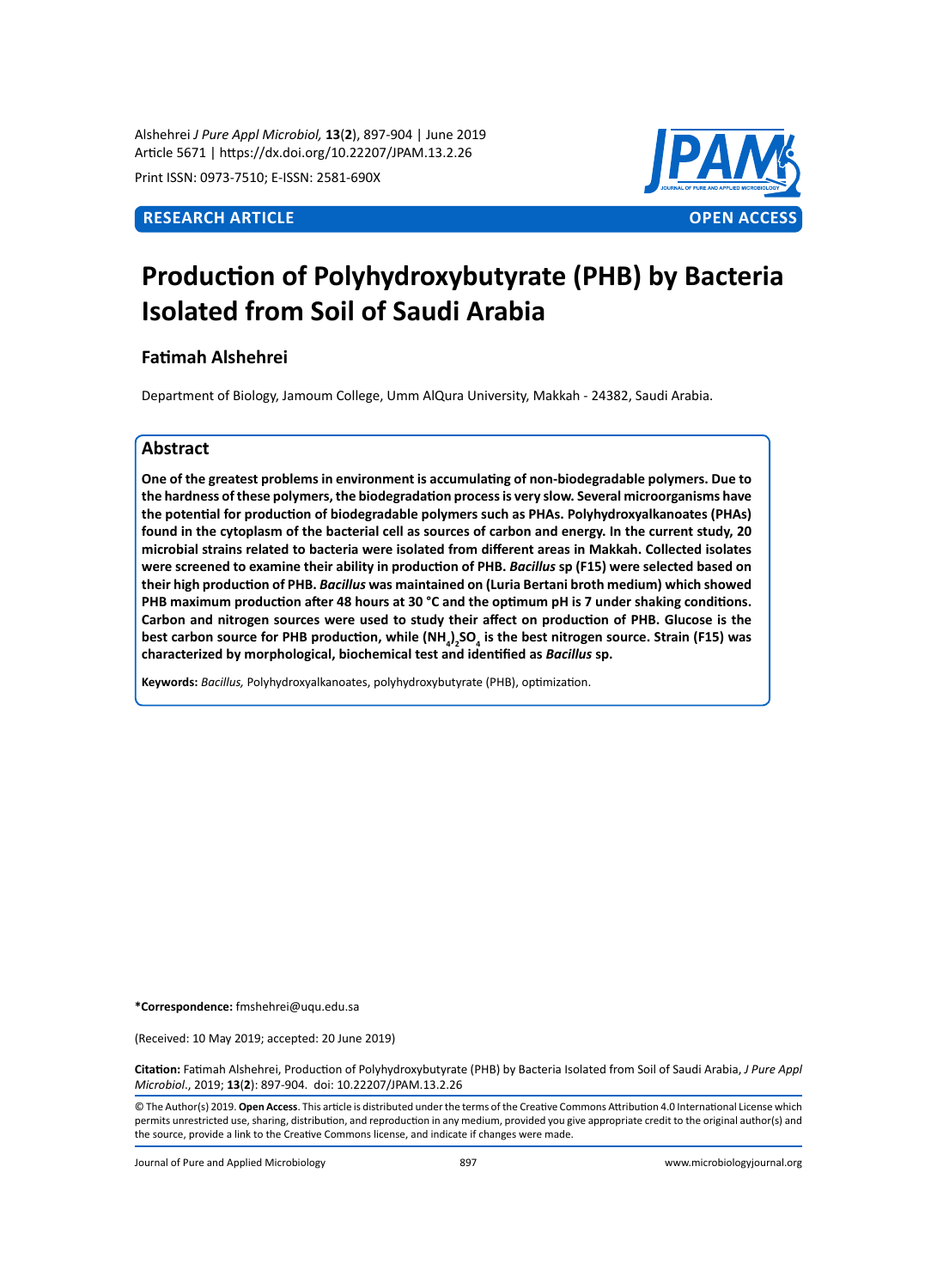#### **INTRODUCTION**

Synthetic polymers waste considered to be the most important problem in developing countries. Discovering biodegradable polymers is one of solutions to solve these problems. Biodegradable polymer is synthesized by some microorganisms and their enzymes are capable to degrade them (Chandra and Rustgi, 1998).

Biodegradable polymers are formed in cells during the growth of some microorganisms; therefore, they are also considered to be natural polymers. They are known as PHAs. These polymers produced biologically by maintaining microorganisms on renewable wastes. In lab, it can be prepared from 4-hydroxybutyric acid, propionic acid and CO<sub>2</sub> (Bhalla *et al.*, 2007).

Polyhydroxyalkanoates are used in different medical applications such as bone fixation devices, surgical sutures, drug delivery systems, and in agriculture applications as well. (Alistair and Edwin, 1990).

PHAs are found in form of granules inside the cytoplasm of the bacterial cell. The size of granules diameter is arranging from 0.2 to 0.7 mm, and they surrounded by a membrane layer consisting of lipids and proteins. These inclusions can take up to 90% of the cell dry biomass each containing a minimum of 1000 polymeric molecules. The granules of PHAs are stored materials in the cell as a source of carbon and energy. (Braunegg *et al*., 1998, Yu *et al*., 2002).

PHA is insoluble polymer and containing hydroxyalkanoic acids (HA) as monomer units with only R configuration. (Verlinden *et al*., 2007).

PHAs molecular weight are different in microorganism depending on species, carbon source, and the growth conditions. it ranges from (200,000 to 3,000,000) Dalton. (Sudesh and Doi, 2000).

Furthermore, the PHA inclusions appear clearly by staining them with common dyes such as Sudan Black or the Nile Red to detect their presence by using a phase contrast light microscope (Sudesh and Doi 2000, Lee, 1996)

When a bacterial cell is under starvation conditions such as decreasing of an essential nutrient or lack of oxygen, the stored material can be utilized to promote survival of the cell (Koller *et al*., 2010).

Several bacterial species can produce PHA such as *Bacillus sp, methylotrophs, pseudomonads,* and *Escherichia coli, Alcaligenes eutrophus, Alcaligenes latus, Azotobacter vinelandii, Rhizobium sp*, (Mikkili *et al*., 2014). In (Merugu, 2012) article, bacteria producing – Polyhydroxyalkanoates are classified into two groups: (1) bacteria produce short chain length of PHA with monomer units ranged from  $C_{3}$  to  $C_{5}$ such as *Ralstonia eutropha*. (2) bacteria produce moderate chain length of PHB with monomer units range from C<sub>6</sub> to C<sub>14</sub> such as *Pseudomonas oleovoran*s, (Safak *et al*., 2002) studied also the ability of eukaryotic microorganisms to produce poly- beta- hydroxybutyrate. Many species of yeasts were isolated and PHB was found accumulated in their cells.

On another hand, microorganisms can degrade the polymer into simple components and utilize the final products in reasonable time. In particular, PHAs are fully biodegradable with the final products being water and carbon dioxide. (Koller *et al*., 2010).

*Bacillus* is used in many applications such as bioremediation, generation of bioenergy, production of secondary metabolites, and, but a few studies have not paid attention to it as PHA producer. (Singh *et al*., 2009)

The aim of this study is to investigate the potential of some bacteria that isolated from Makkah region to produce the PHB and to study the factors affecting the production of PHB.

#### **MATERIALS AND METHODS**

#### **Isolation and screening of bacteria producing PHB**

Soil samples were collected from different regions in Makkah province, Saudi Arabia. Soil samples were taken at 10 cm deep and kept in sterilize bag to transfer it to the lab. Serial dilution method was used to isolate the bacteria by suspending 1 g of soil in 99 ml distal water. Serial dilution was done up to  $1:10^{-6}$ . 1 ml of suspension transferred to nutrient ager and incubated at 30°C for three days.( Panigrahi and Badveli,2013) and (Mercan *et al*., 2002), (Singh *et al*., 2011). After incubation for 72 hours at 30°C, detection of PHB granules was done by staining bacterial colonies with Sudan black. The isolates which show maximum PHB granules were selected for more studies.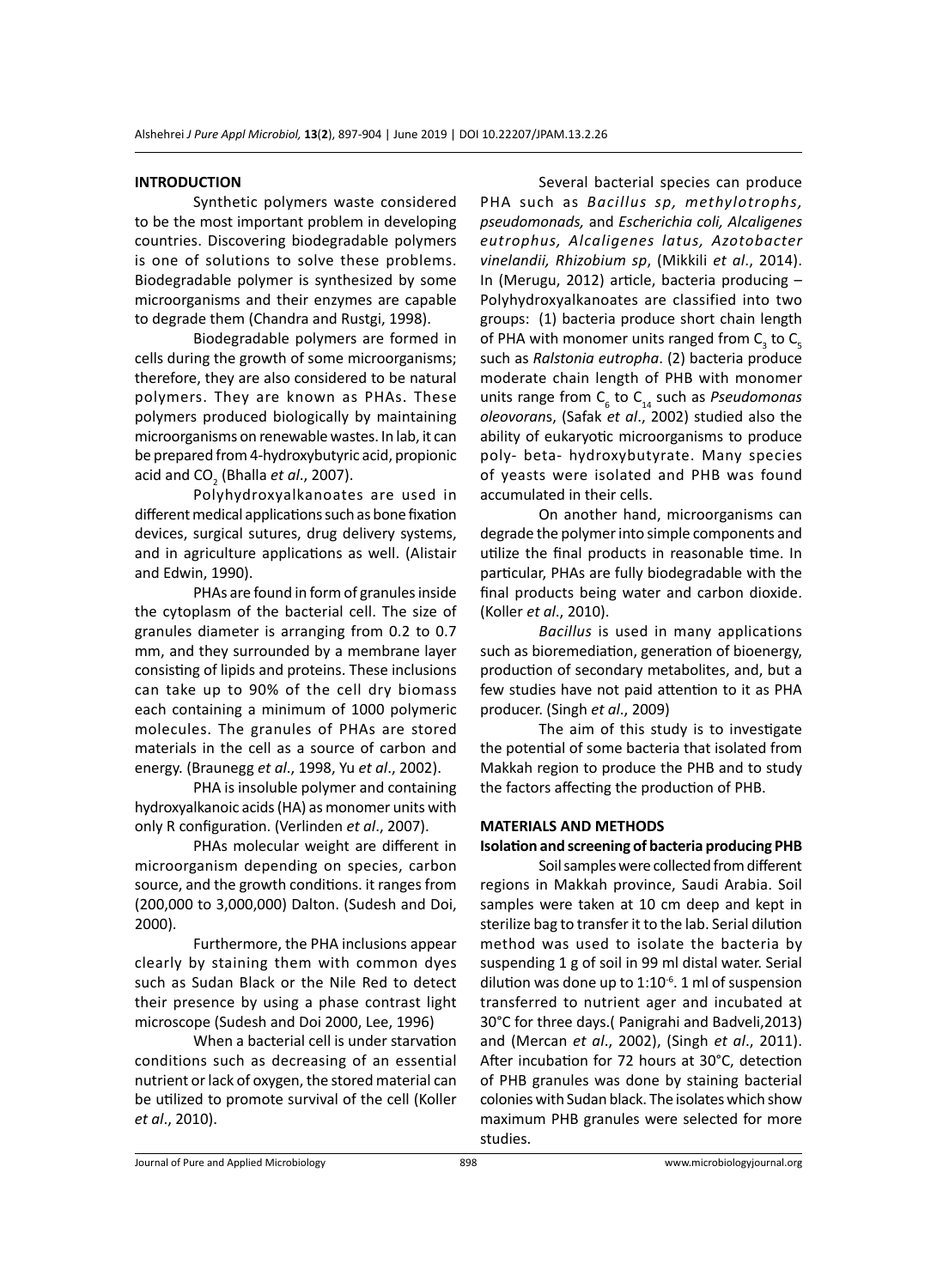#### **PHB production and extraction from bacteria**

PHB production was carried out in Luria Bertani medium contained (g  $L^{-1}$ ) Trypton, 1.0; NaCl, 1.0; yeast extract 0.5; yeast extract 0.5. (Sambrook and Russell, 2001).The inoculum was added to 100ml of sterilize medium in 250ml conical flask at 37°C for three days. The PHB assayed by using method of (Law and Splepecky method, 1961). Centrifugating at 10000 rpm for 20 minutes for (1-2ml) containing cellular growth was placed in centrifuge tube, and 9ml of alkaline hypochlorite reagent was added, after that the pellet was lyophilized. The residue centrifuged again at 8000 rpm for 20 minutes, then washed it twice with 10 ml of different solvents such as water, ethanol, and acetone. Purified material was dissolved in chloroform and make sure solution evaporates completely. 5 ml of concentered  $\mathsf{H}_2\mathsf{SO}_4$ was added and heated for 40 minutes at 100°C in water bath. Optical density was read at 235 nm using Ultraviolet–visible spectrophotometer. PHB concentration was calculated by comparing the optical density value with a standard. the isolates which show high production ability were selected for further studies and maintaining them on suitable medium.

## **Identification of the selected bacterial isolate**  *Bacillus* **sp.**

Identification of *Bacillus* sp (PHB producing bacteria) was done based on morphological and physiological characteristics as described by ("Bergey's Manual of Determinative Bacteriology" 8th ed., 1993).

## **Optimization of culture conditions for PHB production**

The selected isolate which showed maximum heights PHB production were tested. Physicochemical factors were studied such as different medium, different carbon and nitrogen sources, pH, temperature, incubation periods, aeration, and adding cheap carbon sources.

## **Study the effective of different media on PHB production**

Three different medium were used to maintain the bacteria: The first medium was used for the study is: Luria Bertani broth medium (Sambrook and Russell, 2001), the second medium is : nutrient broth medium (Atlas, 1997), and the third medium is: Synthetic medium (Burdman *et*  *al*., 1998). 100 ml of each previous media was sterilized at 121°C for 20 minutes and inoculated with 1ml of inoculum containing (4x10<sup>4</sup> CFU / ml) bacteria. Flasks were incubated at 30°C for 48 hours.

# **Effect of aeration**

1ml of inoculum containing (4x10<sup>4</sup> CFU / ml) of bacteria inoculated in a production medium and incubated at agitation conditions (150rpm) at 30°C for two days. Flasks were also incubated at static conditions at 30°C for two days.

#### **Study the effective of different incubation periods on PHB production**

100 ml of a production medium was prepared and inoculated with 1ml of inoculum containing (4x10<sup>4</sup> CFU / ml) of bacteria. Flasks were kept at 30°C for different incubation periods (24,48,72,96,120) hours.

## **Study the effective of different temperature degrees on production of PHB**

1ml of inoculum containing (4x10<sup>4</sup> CFU / ml) of bacteria inoculated in a production medium and incubated at different temperature degrees such as (20°C, 25°C, 30°C, 35°C, and 40°C, 45°C) for two days.

# **Study the effective of different pH values on production of PHB**

pH degrees were tested such as (6, 6.5, 7, 7.5, 8) using 0.1N NaOH and 0.1N HCl. Flasks containing a production medium was inoculated with 1ml of inoculum containing (4x10<sup>4</sup> CFU / ml) of bacteria and incubated at 30°C for two days.

#### **Study the effective of different of carbon sources production of PHB**

Different carbon sources such as (Mannitol, Sucrose, Glucose and Starch) were added with 1% to the production medium separately. Flasks were inoculated with 1ml of inoculum containing (4x10<sup>4</sup> CFU / ml) of bacteria and incubated at 30°C for two days.

### **Study the effective of different of nitrogen sources production of PHB**

Different nitrogen sources such as (Ammonium sulfate, Malt extract, Pepton and Yeast extract) were added with 1% to the production medium separately. Flasks were inoculated with 1ml of inoculum containing (4x10<sup>4</sup> CFU / ml) of bacteria and incubated at 30°C for two days.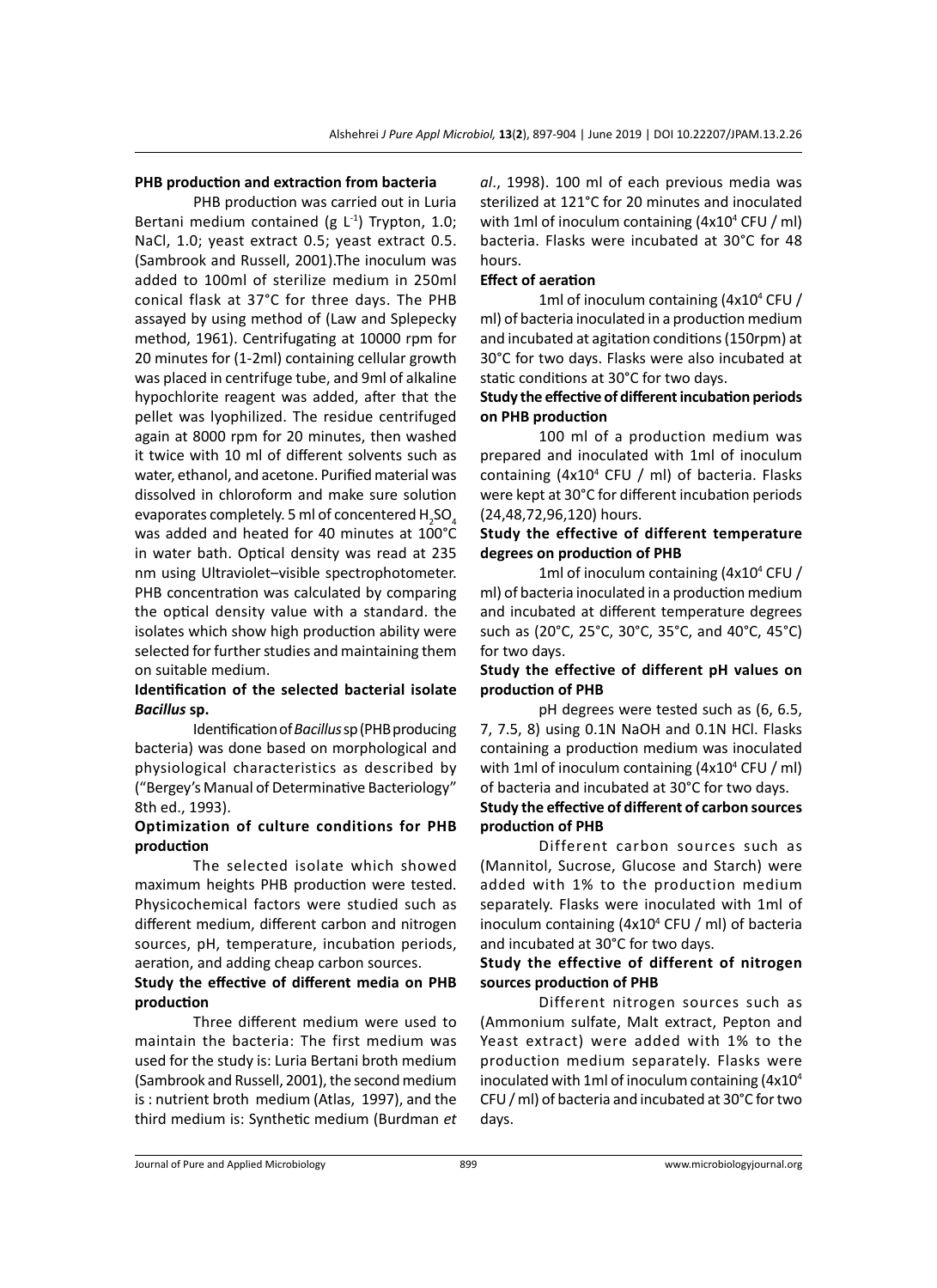#### **Effect of cellulose and fruit peel on production of PHB**

Cellulose and fruits peel were used instead of carbon sources and added to the medium of production separately. Flasks were inoculated with 1ml of inoculum containing  $(4x10<sup>4</sup>)$ CFU / ml) of bacteria and incubated at 30°C for two days.

# **Statistical Analysis**

Standard Deviation was used in this study to compare mean data.

#### **RESULTS AND DISCUSSION**

#### **Isolation and Screening of bacteria producing PHB**

Twenty bacterial strains were isolated from soil of western region (Makkah province). Thirteen isolates are gram positive (Seven of them are baciili and the others are cocci). Seven isolates are gram negative bacilli. Screening of these isolates was carried out to test their ability in production of PHB table (1). All obtained isolates were screening for PHB production by staining with Sudan black and examine them by using fluorescent staining methods fig (1). Potential isolates which showed PHB production were

| <b>Table 1.</b> Growth and PHB production of twenty bacterial |
|---------------------------------------------------------------|
| isolates maintained on Luria Bertani medium                   |

| <b>Isolates</b> | Cell dry<br>weight $(g / L)$ | <b>PHB</b><br>(g/L) | % PHB<br>yield |
|-----------------|------------------------------|---------------------|----------------|
| F1              | $2.1 + 0.06$                 | $0.3 + 0.05$        | 14.2           |
| F <sub>2</sub>  | $1.3 + 0.03$                 | $0.2 + 0.04$        | 15.3           |
| F <sub>3</sub>  | $0.9 + 0.01$                 | $0.1 + 0.02$        | 11.1           |
| F4              | $1.6 + 0.90$                 | $0.6 + 0.1$         | 37.5           |
| F <sub>5</sub>  | $2.4 + 0.1$                  | $0.7 + 0.90$        | 29.17          |
| F6              | $3.1 + 0.07$                 | $0.4 + 0.50$        | 12.90          |
| F7              | $3.4 + 0.99$                 | $1.4 + 0.03$        | 41.17          |
| F8              | $2.7 + 0.02$                 | $0.9 + 0.2$         | 33.4           |
| F9              | $1.8 + 0.01$                 | $0.5 + 0.3$         | 27.8           |
| F 10            | $2.7 + 0.3$                  | $1+0.05$            | 37.03          |
| F 11            | $4.1 + 0.03$                 | $1.7 + 0.09$        | 41.4           |
| F 12            | $1.30 + 0.09$                | $0.5 + 0.01$        | 38.46          |
| F 13            | $0.5 + 0.07$                 | $0.007 + 0.6$       | 1.4            |
| F 14            | $1.9 + 0.04$                 | $0.8 + 0.06$        | 42.1           |
| F15             | $4.3 + 0.09$                 | $2.7 + 0.05$        | 62.79          |
| F 16            | $3.8 + 0.1$                  | $0.5 + 0.08$        | 13.15          |
| F 17            | $2.9 + 0.01$                 | $1.1 + 0.2$         | 37.93          |
| F 18            | $2.6 + 0.04$                 | $0.78 + 0.01$       | 30             |
| F 19            | $4.5 + 0.01$                 | $1+0.06$            | 22.3           |
| F 20            | $0.7 + 0.2$                  | $0.08 + 0.3$        | 11.4           |



**Fig. 1.** Colored gunnels staining by Sudan black

identified by staining them with Sudan black and measuring the fluorescence intensity to detect them. Isolate (F15) was the best in production of PHB. This isolate was grown in a production medium for further examination.

# **Identification of bacteria**

Identification of the best isolate in production of PHB was done by studying it's morphological, cultural characterizations table 2, Fig. 2. The Identification was based on Gram stain, spore test, motility, and several physiological and biochemical tests described by ("Bergey's Manual of Determinative Bacteriology" 9th ed., 1994).



**Fig. 2.** Isolate (F 15)

**Optimization of culture conditions of the selected bacteria for PHB production**

## **Effect of different media on growth and production of PHB**

Table 3 shows that the maximum production of PHB was found in Luria Bertani broth medium. The selected bacteria produced

Journal of Pure and Applied Microbiology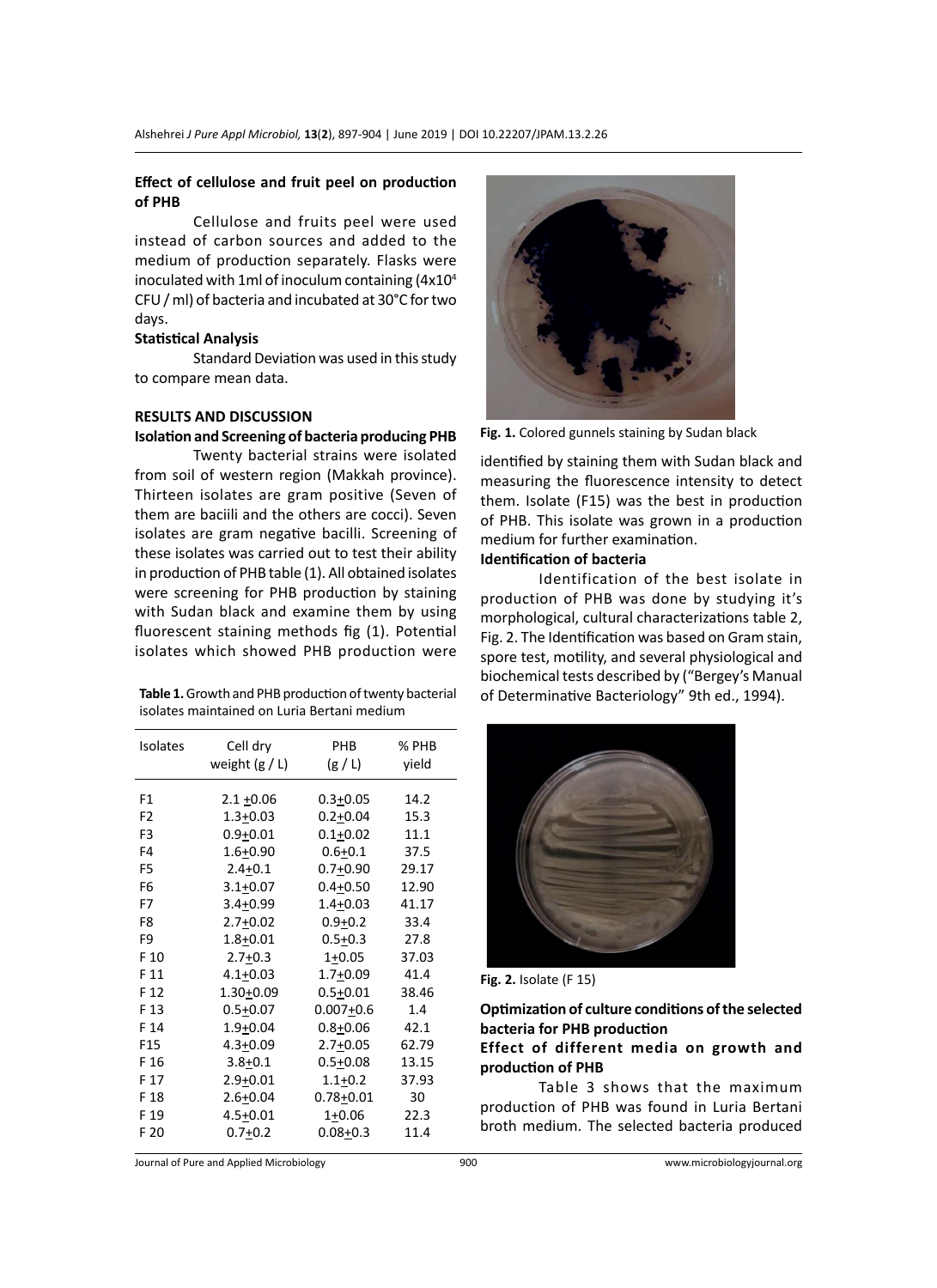**Table 2.** Physiological and biochemical characteristics of *Bacillus sp.*

Morphological and Culture characterization Shape and arraignment Short, Chain Capsule **Positive** Gram stain Gram Positive Spore staining **Positive, rounded**, terminal Motility Motile Acid fast stain Non-fast acid Colonies White- abundant mucilage Temperature range Optimum 30-37°C Growth abundant Form Irregular Margins Serrate Elevation Flat Density Translucent Physiological and Biochemical characters

| Catalase                     | Positive |
|------------------------------|----------|
| Oxidase                      | Negative |
| Urease                       | Positive |
| Nitrate reduction            | Positive |
| Methyl red                   | Negative |
| H <sub>3</sub> S production  | Negative |
| Vogues- Proskauer            | Positive |
| Indole                       | Negative |
| Utilization of Citrate       | Negative |
| <b>Mannitol fermentation</b> | Positive |
| Sucrose fermentation         | Positive |
| Glucose fermentation         | Positive |
| Maltose fermentation         | Positive |
| Lactose fermentation         | Negative |
| hydrolysis of gelatin        | Positive |
| Hydrolysis of lipid          | Positive |
| hydrolysis of starch         | Positive |

PHB with percentage (69.8%) of cell dry weight. Nutrient broth medium showed also a good result of production PHB (57.1%) while synthetic medium showed a lowest production of PHB with (33.3%) of cell dry weight. Therefore, LB broth medium was chosen as a production medium in all experiments. **Effect of (Shaking and Static) conditions on growth and production of PHB**

Table 4 shows that aeration conditions are better than static conditions for production of PHB. The selected bacteria showed the maximum production of PHB in shaking conditions with (65.1%) of the cell dry weight.

**Table 3.** Effect of LBM, NBM, and Synthetic medium on production of PHB by *Bacillus* sp.

| Medium                          | Cell dry<br>weight $(g / L)$ | PHB<br>(g/L)   | % PHB<br>vield |
|---------------------------------|------------------------------|----------------|----------------|
| Luria Bertani<br>broth medium   | $5.3 \pm 0.2$                | $3.7 \pm 0.21$ | 69.8           |
| <b>Nutrient Broth</b><br>medium | $4.2 \pm 0.23$               | $2.4 \pm 0.3$  | 57.1           |
| Synthetic<br>medium             | $2.7 \pm 0.13$               | $0.9 + 0.21$   | 33.3           |

**Table 4.** Effect of different conditions on production of PHB by *Bacillus* sp.

| State             | Cell dry<br>weight $(g / L)$    | <b>PHR</b><br>(g/L)             | % PHB<br>vield |  |
|-------------------|---------------------------------|---------------------------------|----------------|--|
| Shaking<br>Static | $4.3 \pm 0.3$<br>$3.1 \pm 0.23$ | $2.8 \pm 0.12$<br>$1.5 \pm 0.3$ | 65.1<br>48.3   |  |

**Effect of incubation periods on production of PHB**

The selected bacterial was tested at different incubation periods for production of PHB. The results in table 5 show that the maximum production of PHB was after 48 hours of incubation. After two days the production of PHB was decreasing with the increasing of incubation period. This result agrees with (Irsath *et al*., 2015) study, they found *B.subtilis* recorded the highest production of PHB after 48 hours. (Sangkharak, and Prasertsan, 2008) reported that PHB production and its accumulation significantly increased when the growth reached the logarithmic phase after 18 hours until stationary phase.

**Table 5.** Production of PHB by *Bacillus* during different incubation periods

| Incubation<br>time (hour) | Cell dry<br>weight $(g / L)$     | PHB<br>(g/L)                 | % PHB<br>vield |
|---------------------------|----------------------------------|------------------------------|----------------|
| 24<br>48                  | $4.1 \pm 0.31$<br>$5.6 \pm 0.22$ | $1.9 + 0.23$<br>$3.7 + 0.11$ | 46.34<br>66.07 |
| 72                        | $4.7 \pm 0.21$                   | $2.1 \pm 0.31$               | 44.68          |
| 96                        | $2.9 \pm 0.1$                    | $1.1 \pm 0.2$                | 37.93          |
| 120                       | $2.1 \pm 0.03$                   | $0.6 \pm 0.01$               | 0.28           |
|                           |                                  |                              |                |

#### **Effect of temperature on production of PHB**

Different temperature degrees in table 6 were tested to study their effect on production of PHB. Selected bacterial isolate showed a maximum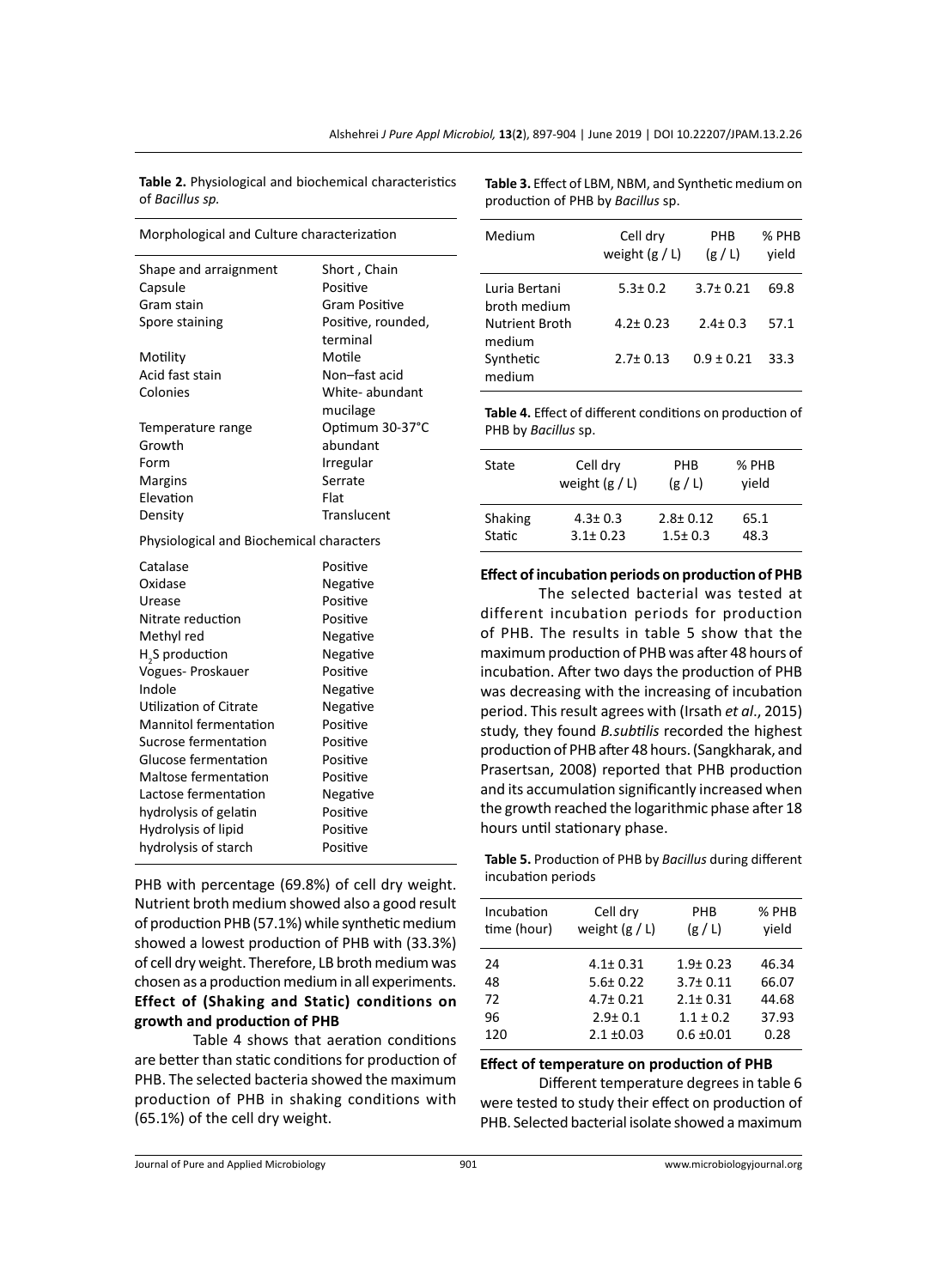| Temperature<br>$(^{\circ}C)$ | Cell dry<br>weight $(g / L)$ | PHB<br>(g/L)    | % PHB<br>vield |
|------------------------------|------------------------------|-----------------|----------------|
| 20                           | $1.1 \pm 0.19$               | $0.34 \pm 0.15$ | 30.9           |
| 25                           | $1.2 \pm 0.3$                | $0.4 \pm 0.31$  | 33.3           |
| 30                           | $5.4 \pm 0.12$               | $3.6 \pm 0.13$  | 66.7           |
| 35                           | $4.1 \pm 0.2$                | $1.5 \pm 0.1$   | 36.58          |
| 40                           | $1.8 + 0.4$                  | $0.6 + 0.11$    | 33.33          |
| 45                           | $0.9 + 0.11$                 | $0.2 \pm 0.13$  | 22.22          |

**Table 6.** Effect of temperature on production of PHB by *Bacillus* sp.

production of PHB at 30°C, while increasing in temperature lead to decrease the bacterial activity in production of PHB.

#### **Effect of pH values on PHB production**

Table 7 shows the maximum production of PHB observed at pH 7 with (63.6 %). Increasing of pH degrees lead to decrease PHB production. This result agrees with the result of (Wei *et al*., 2011) they found the highest PHB production observed at pH 7 with (43.04%)*.* (Palleroni and Palleroni, 1978) also recommended the pH in range (6.0 - 7.5) is good for PHB production and microbial growth.

**Table 7.** Effect of pH values on PHB production by *Bacillus* sp.

| рH  | Cell dry<br>weight $(g / L)$ | PHB<br>(g/L)    | % PHB<br>vield |  |
|-----|------------------------------|-----------------|----------------|--|
| 6   | $1.66 \pm 0.24$              | $0.5 \pm 0.16$  | 30.12          |  |
| 6.5 | $2.4 \pm 0.13$               | $1.1 \pm 0.13$  | 45.8           |  |
| 7   | $5.11 \pm 0.24$              | $3.25 \pm 0.11$ | 63.6           |  |
| 7.5 | $4.80 \pm 0.13$              | $2.41 \pm 0.13$ | 50.20          |  |
| 8   | $1.66 \pm 0.18$              | $0.7 \pm 0.21$  | 42.16          |  |
|     |                              |                 |                |  |

#### **Effect of carbon sources on PHB production**

Different carbon sources were added to medium to test the activity of bacteria in production of PHB. Table 8 shows that the glucose is the best carbon source of production PHB, while starch and fructose recorded the lowest percentage at (22.2%) and (16.7%) respectively. This result agrees with (Joraleerut *et al*.,2014) and (Shah, 2014). (Singh *et al*., 2009) mentioned that *Bacillus* sp can produce PHB when glucose was used as a sole source of carbon in the medium.

Carbon Cell dry PHB %PHB sources weight (g/L) (g/L) yield Mannitol 1.9± 0.12 0.8 ± 0.1 42.10 Glucose 3.1± 0.03 1.5± 0.03 48.38 Sucrose 1.3± 0.11 0.5± 0.01 38.5 Fructose 1.2± 0.2 0.2± 0.01 16.7 Starch 1.8 ± 0.03 0.4 ± 0.11 22.2

# **Table 8.** Effect of different carbon source on production of PHB by *Bacillus* sp.

# **Effect of different nitrogen sources on PHB production**

Based on table 9 the maximum production of PHB was (48.38%) observed in medium containing ammonium sulfate. Minimum PHB production noticed in media containing Peptone which recorded (16.7 %) PHB of cell dry weight. In (Lakhawat *et al*., 2012) study, ammonium acetate was the best nitrogen source and enhances the growth of bacteria and PHB production while PHB accumulation was slow when ammonium sulphate was used as a nitrogen source.

**Table 9.** Effect of different nitrogen source on PHB production by *Bacillus* sp.

| Nitrogen            | Cell dry       | PHR            | %PHB  |
|---------------------|----------------|----------------|-------|
| source              | weight $(g/L)$ | (g/L)          | vield |
| Ammonium<br>nitrate | $2.8 \pm 0.03$ | $1.2 \pm 0.03$ | 42.85 |
| Malt extract        | $1.8 \pm 0.01$ | $0.7 \pm 0.2$  | 38.88 |
| Peptone             | $1.2 \pm 0.2$  | $0.2 + 0.01$   | 16.7  |
| Yeast extract       | $1.3 + 0.11$   | $0.4 + 0.01$   | 30.76 |
| Ammonium            | $3.1 \pm 0.12$ | $1.5 \pm 0.1$  | 48.38 |
| sulphate            |                |                |       |

#### **Effect of cheap carbon sources on production of PHB**

The waste carbon sources were used to test their effective on PHB production. The highest percentage of PHB production was observed in the medium containing cellulose with (53.39%) table 10. In (Israth *et al*., 2015) study, *B.subtilis* BP1 showed maximum production at (60%) of sugar industry waste water and 50% of fruit peel extract respectively. (Joraleerut *et al*., 2014), (Gurubasappa *et al*., 2015) and (Singh *et al*.,2013) demonstrated that *B. cereus* strain can utilize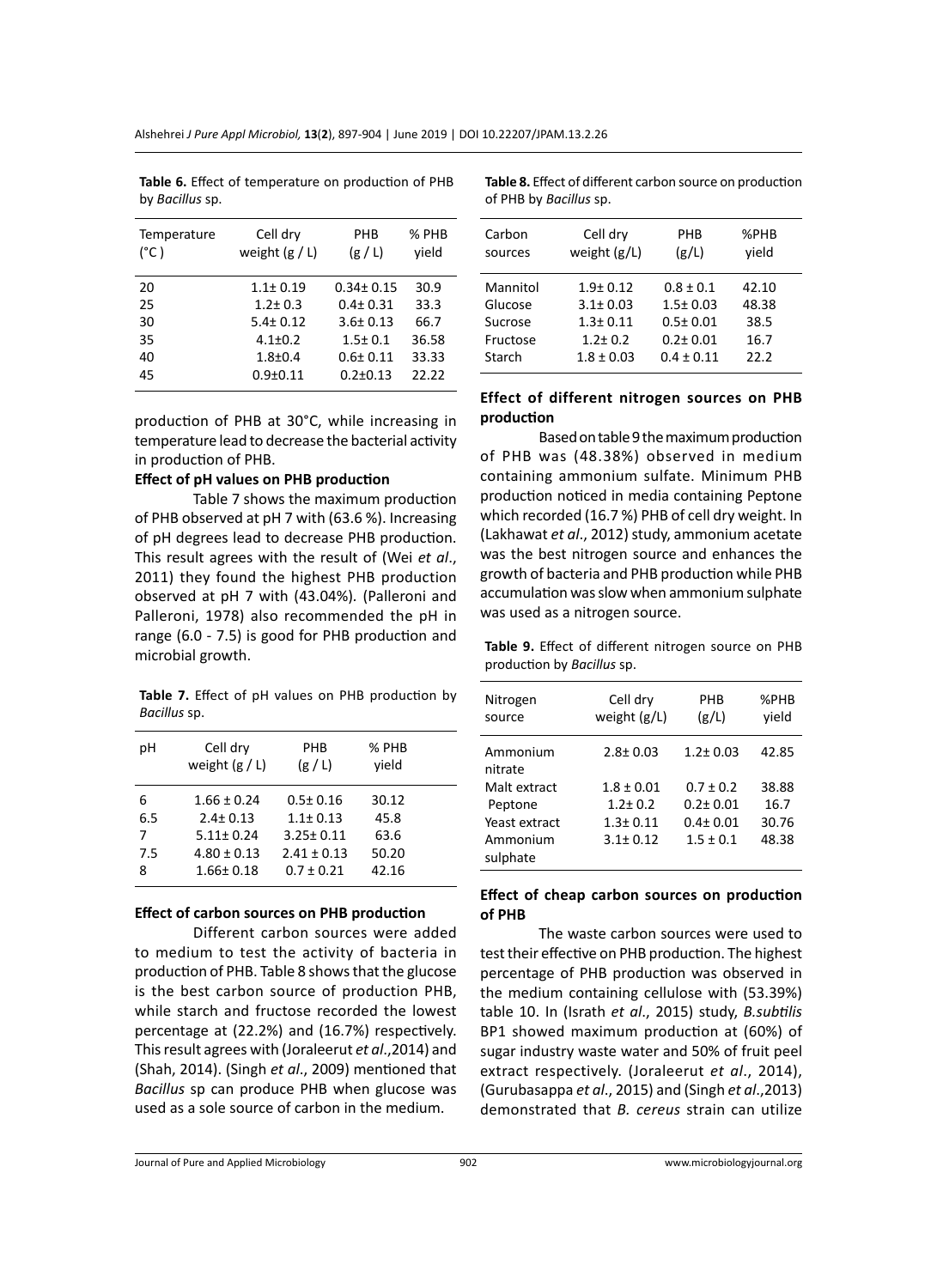cheap carbon sources such as sugar industry waste water, molasses and crude glycerol for production of PHB.

**Table 10.** Influence of cheap carbon sources on production of PHB by *Bacillus* sp.

| Cheap                                       | Cell dry                           | <b>PHR</b>                    | $%$ PHB        |
|---------------------------------------------|------------------------------------|-------------------------------|----------------|
| carbon                                      | weight (g/L)                       | (g/L)                         | vield          |
| Cellulose<br>Fruits peels<br>(banana peels) | $2.06 \pm 0.41$<br>$1.68 \pm 0.13$ | $1.1 + 0.2$<br>$0.8 \pm 0.42$ | 53.39<br>47.61 |

#### **ACKNOWLEDGEMENTS**

None.

#### **Funding**

None

#### **Data availability**

All datasets generated or analyzed during this study are included in the manuscript.

#### **Ethics Statement**

This article does not contain any studies with human participants or animals performed by any of the authors.

#### **REFERENCES**

- 1. Alistair J. Anderson and Edwin A.D. Occurrence, Metabolism, Metabolic Role, and Industrial Uses of Bacterial Polyhydroxyalkanoates. Micro-biological Reviews, 1990; 450-472.
- 2. Atlas R.M. Handbook of microbiological media. CRC Pres. Second Edition. New York, 1997: 1026.
- 3. Bergey D.H. and Holt J.G. Bergey's manual of determinative bacteriology. Baltimore: Williams & Wilkins, 9th ed., 1994.
- 4. Bhalla T.C., Sharma M. and Sharma N.N. Microbial production of Flavours and fragrances; Fats and oils; Dyes; Bioplastics (PHAs); Polysaccharides; Pharmacologically active substances from marine microbes; Anti-cancer agents and Microbial biotransformation. *Applied Microbiology*, 2007; 1-34.
- 5. Burdman S., Jurkevitch F., Schwartshurd B., Hampal M. and Okon Y. Aggregation in *Azospirillum brasilense*: effects of chemical and physical factors and involvement of extracellular components. *Microbiol.,*  1998; **144**: 1989-1999.
- 6. Braunegg G., Lefebvre G. and Tender K.F. Polyhydroxyalkanoates, biopolyesters from renewable resources: Physiological and engineering aspects. *Journal of Biotechnology*, 1998; **65**: 127–161.
- 7. Chandra R. and Rustgi. R. biodegradable polymers. Prog. Polym. Sci., 1998; **23**: 1273–1335.
- 8. Gurubasappa G. Biradar, Shivasharana C.T. and Basappa B. Kaliwal. Isolation and characterization of polyhydroxybutyrate (PHB) producing *Bacillus species* from agricultural soil. European Journal of Experimental Biology, 2015; **5**(3): 58-65.
- 9. Irsath H., Santhosh V.H., Vikramathithan M., Dhanasekar, R. and Dhandapani R. Production and Optimization of Polyhydroxybutyrate using *Bacillus subtilis* BP1 Isolated from Sewage Sample. *Int. J. Pure App. Biosci.,* 2015; **3**(1): 158-166.
- 10. Koller M., Atlic A., Dias M., Reiterer A. and Braunegg G. Microbial PHA. Production from Waste Raw Materials. Plastics from bacteria: natural functions and applications. *Microbiology Monographs*, 2010; **14**: 85-119.
- 11. Joraleerut P., Somyoonsap P, Samosorn S., Chansiri S. and Sriyapai T. Isolation and production by polyhydroxybutyrate (PHB) producing bacterial from soil. The 26<sup>th</sup> Annual Meeting of the Thai Society for Biotechnology and international Conference., 2014; 229-236.
- 12. Lakhawat S.S., Pathak A.N., Kulkarni M.V. and Srikanth G.V. production of poly x-hydroxy butyrate from distillery spent wash using mutant *azotobacter vinelandii*. *International Journal of Advanced Biotechnology and Research*, 2012; **3**(2): 596-604.
- 13. Law J.H. and Splepecky R.A. Assay of poly-13 hydroxybutyric acid. Journal of Bacteriology, 1961; **82**: 33-36.
- 14. Lee S.Y. Review: Bacterial Polyhydroxyalkanoates. Biotechnology and Bioengineering; 1996; **49**(1): 1–14.
- 15. Mercan N. and Aslim B. Nury ksekdan, Yavuz Z.B. Production of Poly-b-Hydroxybutyrate (PHB) by Some Rhizobium Bacteria. *Turk. J. Biol.*, 2002; **26**: 215-219.
- 16. Merugu R. Studies on PHB (Polyhydroxybutyrate degradation by some species of Aspergillus. *International Journal of ChemTech Research*, 2012; **4**(3): 1111-1113,
- 17. Mikkili I. Karlapudi A.P. Venkateswarulu T.C., John Babu D., S.B. Nath, Vidya P. Kodali. Isolation, Screening and Extraction of Polyhydroxybutyrate (PHB) producing bacteria from Sewage sample, 2014; **6**(2): 850-857.
- 18. Palleroni N.J., Palleroni A.V. Alcaligenes latus, a new species of hydrogen-utilizing bacteria. *Int. J. Syst. Bacteriol*., 1987; **28**: 416–424.
- 19. Panigrahi S. and Badveli U. Screening, Isolation and Quantification of PHB-Producing Soil Bacteria. International Journal of Engineering Science Invention, 2013; **9**(2): 1-6.
- 20. Poirier Y., Nawrath C., Somerville C. Production of poly hydroxyalkanoates, a family of biodegradable plastics and elas-tomers, in bacteria and plants. *Bitechnology*, 1995; **13**: 142 – 150.
- 21. Rapid differentiation between short-chain-length and medium-chain-length polyhydroxy-alkanoateaccumulating bacteria with spectro-fluorometry. *Journal of Microbiological Methods*, **53**(1): 131-135.
- 22. Safak S., Mercan N., Asilm B., Bytali B. A study on a production of poly-beta- hydoxy-butyrate by some eukaryotic microorganism. *Turkish elelctonic journal of biotechnology*, 2002; 11-17.

Journal of Pure and Applied Microbiology 903 www.microbiologyjournal.org